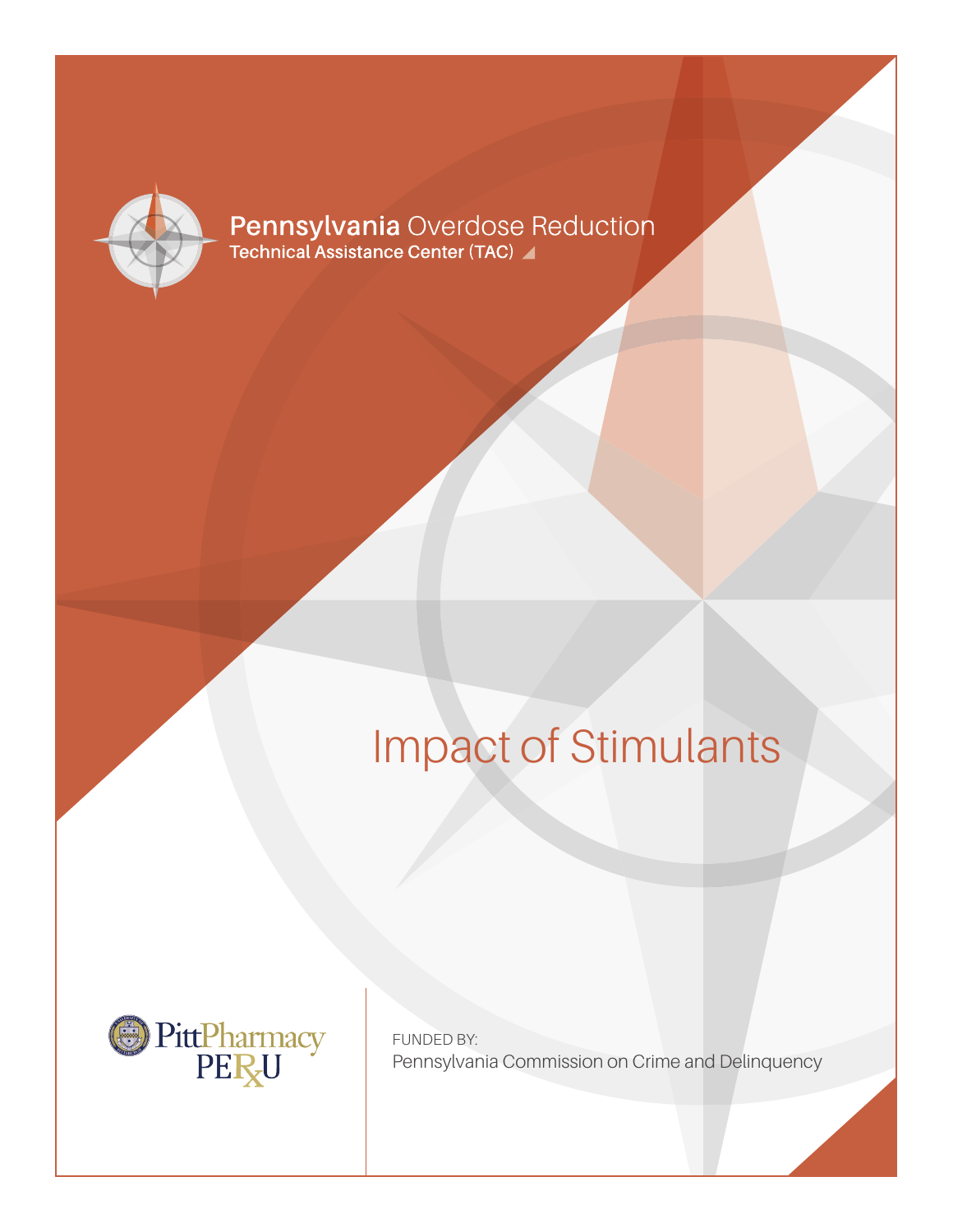## BACKGROUND

### **Purpose**

This working group report aims to provide initial data analysis results pertaining to the impact of illicit stimulant drugs in Pennsylvania. The Pennsylvania Overdose Reduction Technical Assistance Center (TAC) began receiving anecdotal reports early in 2019 that stimulant misuse, primarily methamphetamine and cocaine, was becoming more prevalent in communities across the Commonwealth. To better understand the current condition, TAC team members compiled overdose death toxicology data and National Forensic Laboratory Information System (NFLIS) data to look for any trends indicating a rise in stimulant presence. This report provides initial findings about drug seizures and drugrelated overdose deaths between 2015 and 2018 in Pennsylvania.

## **Drugs of Interest**

According to the TAC's statewide database, methamphetamine and cocaine are the two stimulants most frequently reported in overdose death toxicology reports in Pennsylvania, and therefore have the greatest potential impact on public health. For comparison to a high threat drug that has significantly increased over the past four years, fentanyl was also included in both overdose death and seizure data analyses. Additionally, there have been anecdotal reports of methamphetamine being combined with fentanyl, so these combinations were also included in overdose death data analysis.

#### **Methamphetamine**

Methamphetamine is a stimulant drug that causes psychiatric, central nervous system, and cardiovascular clinical effects such as euphoria, increased wakefulness and energy, tachycardia or arrhythmia, and increased blood pressure. Methamphetamine acts by facilitating the release, and inhibiting the re-uptake, of dopamine, serotonin, and noradrenaline. As a result, there is a higher than normal concentration of these neurotransmitters Methamphetamine has a longer duration of action than cocaine, which means that it remains in the brain longer and therefore has a longer stimulant effect.<sup>1,2</sup> After use, methamphetamine will metabolize into amphetamine; therefore, unless specifically indicated as methamphetamine on the toxicology report, it cannot be distinguished as to whether an amphetamine result is from an ADHD medication or from methamphetamine use.

#### **Cocaine**

Cocaine is a central nervous system stimulant and a local anesthetic. Cocaine produces clinical effects such as euphoria, increased wakefulness and energy, sensitivity to light and sound, irritability, paranoia, and numbness (if injected or topically applied to specific parts of the body). Cocaine acts as a stimulant by inhibiting re-uptake of dopamine, serotonin, and norepinephrine in the brain, and acts as an anesthetic by inhibiting the initiation and conduction of peripheral nerve impulses. Unlike methamphetamine, cocaine is almost fully metabolized in the body, and thus has a shorter duration of action and a shorter stimulant effect.<sup>1,2</sup>

#### **Fentanyl**

Fentanyl is an opioid agonist that has central nervous system anesthetic and analgesic effects such as euphoria, drowsiness and sedation, confusion, dysphoria, and difficulty breathing. Fentanyl acts by reducing the release of neurotransmitters such as GABA, dopamine, noradrenaline, and acetylcholine in the brain, resulting in inhibited nerve activity. Fentanyl is about 50 to 100 times more potent than prescription opioids and heroin. Similar to cocaine, fentanyl has a shorter effect duration; however, because of its potency, it has a much higher risk of overdose.<sup>1,2</sup>

### **Overdose Deaths**

The overdose death data available for this analysis included all drug-related overdose deaths in Pennsylvania ruled as an accidental, undetermined, or homicide manner

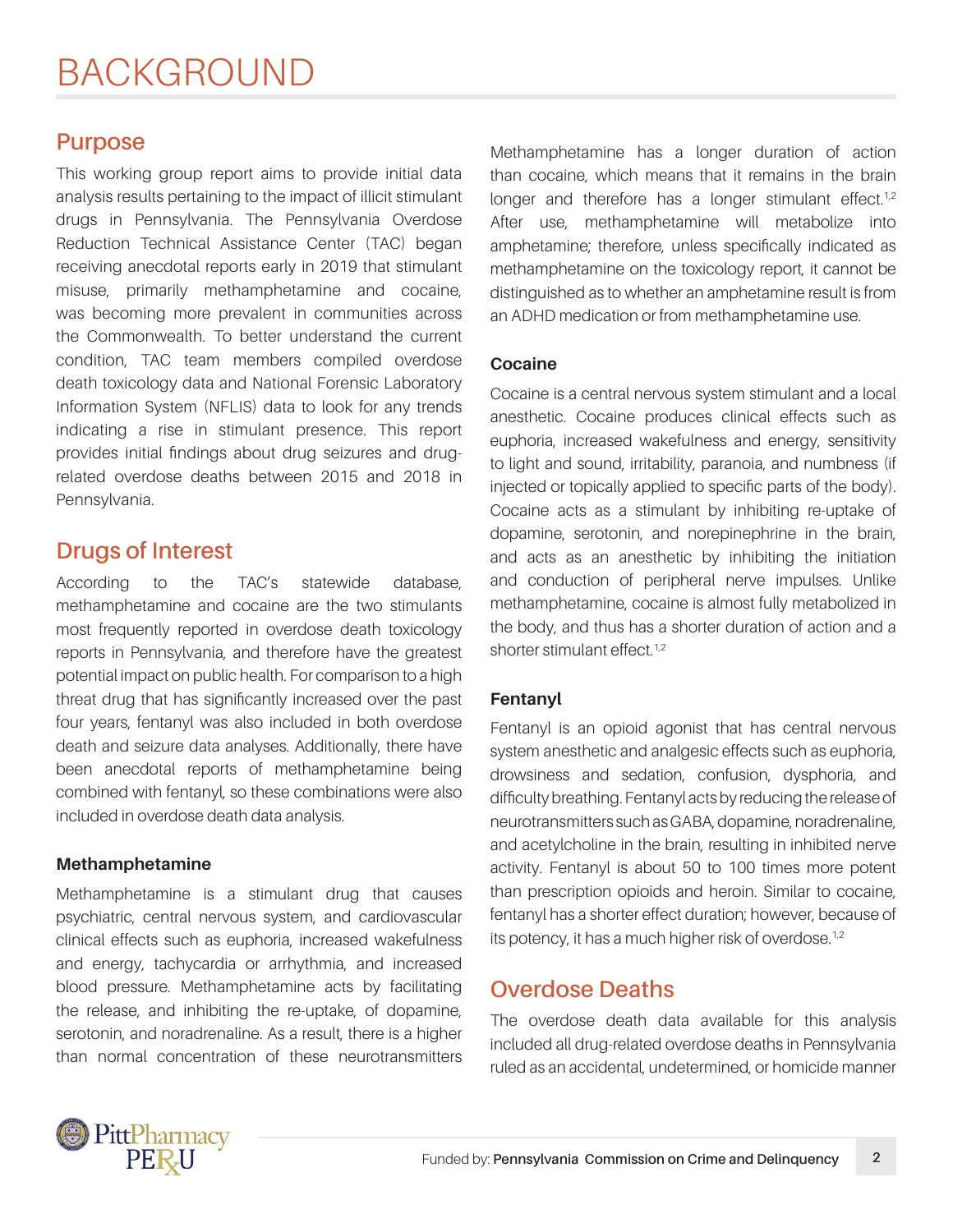## OVERDOSE DEATHS

of death from 2015 to 20183 . For this report, these deaths will be referred to as accidental overdose deaths, as the majority of reports each year are accidental manners. Table 1 displays the total number of accidental overdose deaths in Pennsylvania by year.

| Year | <b>Overdose Deaths</b> |
|------|------------------------|
| 2015 | 3311                   |
| 2016 | 4642                   |
| 2017 | 5456                   |
| 2018 | 4401                   |

Table 1. Overdose Deaths by Year

#### **Stimulant vs. Non-Stimulant Overdose Deaths**

Stimulants were indicated in toxicology reports for 6,082 (34%) of the 17,900 accidental overdose deaths in Pennsylvania from 2015 to 2018. The proportion of overdose deaths involving stimulants has changed over time, with the percentage of accidental overdose deaths involving stimulants increasing from 26% in 2015 to 40% in 2018. The increased presence of stimulants strongly correlated (r=0.89) with the increase in total accidental overdose deaths. Figure 1 displays the yearly distribution of stimulant and non-stimulant related overdose deaths.



Figure 1. Percent of Overdose Deaths with and without **Stimulants** 

#### **Drug Presence in Overdose Deaths**

Methamphetamine was detected in 1,055 (6%) of the accidental overdose deaths from 2015 to 2018, while cocaine was reported in 5,289 (30%) deaths and fentanyl in 9,825 (55%) deaths. Figure 2 displays the yearly percentage of accidental overdose deaths in which each drug was reported. While the presence of methamphetamine and cocaine has increased since 2015, the rate of increase pales in comparison to the increase in fentanyl detection that occurred during this same period. Additionally, the increase of both cocaine and methamphetamine were not statistically significant (p >.05). It is important to note that these findings are not unique records. A single accidental overdose death could involve all three of these or none drugs. Therefore, it is important to look into single substance accidental overdose deaths.





#### **Single Substance Toxicity**

To better understand the lethality of stimulants, single substance toxicity cases were analyzed for both cocaine and methamphetamine. From 2015 to 2018, methamphetamine was the only drug reported for 71 accidental overdose deaths, while cocaine was the sole contributing drug found in 282 deaths. Table 2 displays the yearly percentage of accidental overdose deaths resulting solely from cocaine or methamphetamine toxicity. While all of these accidental overdose deaths are important and

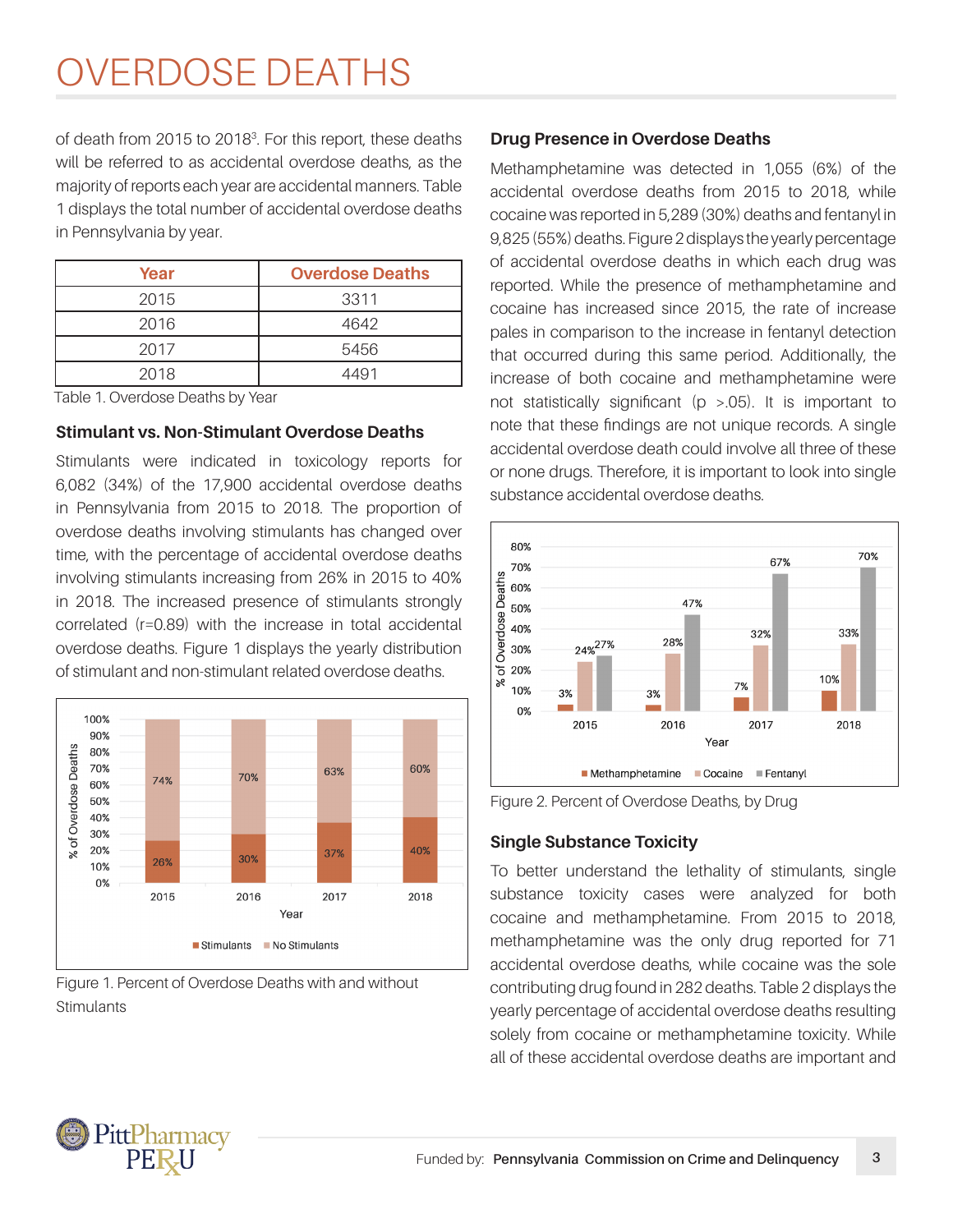## DRUG SEIZURES

should be prevented in the future, neither drug by itself represents a substantial risk of accidental overdose fatality when compared to the opioids misused in Pennsylvania (i.e., fentanyl and heroin). However, accidental overdose deaths often result from polysubstance use, which poses an additional risk to the misuse of stimulants combined with opioids.

| <b>Single Substance Overdose Deaths</b> |                |         |  |
|-----------------------------------------|----------------|---------|--|
| Year                                    | Methampetamine | Cocaine |  |
| 2015                                    | 0.27%          | 1.33%   |  |
| 2016                                    | 0.11%          | 1.98%   |  |
| 2017                                    | 0.53%          | 1.41%   |  |
| 2018                                    | 0.62%          | 1.54%   |  |

Table 2. Single Substance, Percentage of Overdose Deaths

#### **Combined Substance Toxicity**

The TAC received anecdotal reports from county coalitions and local law enforcement that stimulants were found or reported in combination with fentanyl. The combination of heroin and cocaine, known as a "speedball." has been common in the United States for decades, but the introduction of fentanyl into the drug supply poses an additional risk.<sup>4,5</sup> While the prevalence of speedball use varies, it is important to investigate the impact of stimulants when found in combination with an opioid as potent and widely available as fentanyl.<sup>4,5</sup>

Cocaine was detected in combination with fentanyl in 3,163 (18%) of the accidental overdose deaths between 2015 and 2018. Methamphetamine was detected in combination with fentanyl in 669 (4%) of accidental overdose deaths during this same period. It is important to note that these two groupings are not unique, so there may be incidents in which methamphetamine, cocaine, and fentanyl were all present. Table 3 provides yearly percentages of accidental overdose deaths involving each of these drug combinations.

| Drug Combinations in All Overdose Deaths |                               |                    |
|------------------------------------------|-------------------------------|--------------------|
| Year                                     | Methamphetamine<br>& Fentanyl | Cocaine & Fentanyl |
| 2015                                     | 0.76%                         | 6.04%              |
| 2016                                     | 1.44%                         | 13.40%             |
| 2017                                     | 4.69%                         | 22.62%             |
| 2018                                     | 7.15%                         | 24.65%             |
|                                          |                               |                    |

Table 3. Drug Combination, Percentage of Overdose Deaths

### **Drug Seizures**

The NFLIS data available for this analysis included all drug seizures between January 1, 2015 and October 31, 20186 . In total, 139,792 drug seizures were reported to NFLIS during this period. Of those, 10,714 (8%) included methamphetamine and 44,481 (32%) included cocaine. Figure 3 shows the yearly percentage of seizures involving each of these drugs, as well as fentanyl seizures. While the percentage of cocaine and methamphetamine seizures both increased from 2015 to 2018, neither change was found to be significant ( $p > 0.05$ ). Therefore, the percentage of seizures for these drugs does not reflect a significant change in the availability of either drug in Pennsylvania.



Figure 3. Percent of Drug Seizures, by Drug

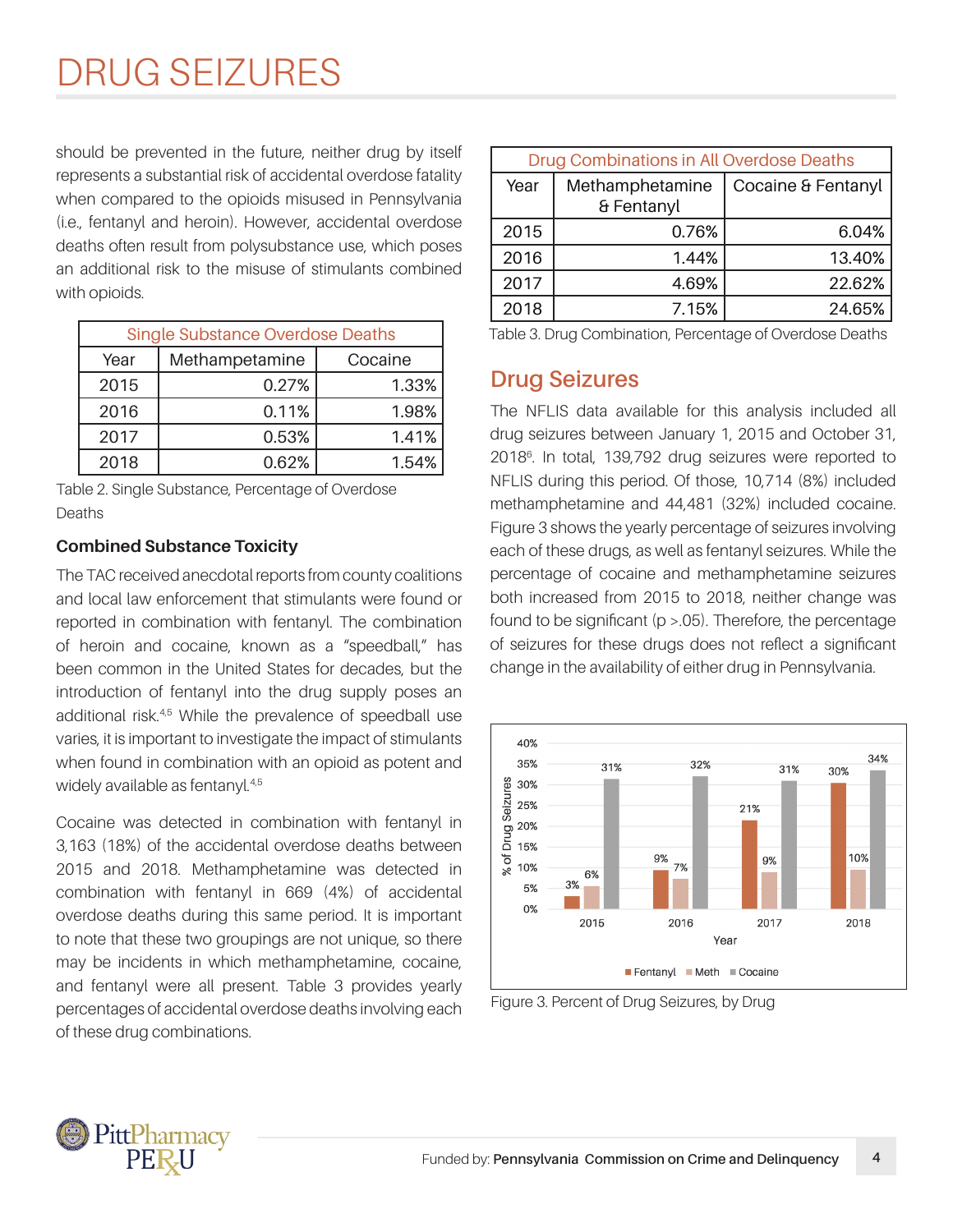## **Discussion**

This working group's findings demonstrated an signifcant increase in stimulant-related overdose deaths between 2015 and 2018 in Pennsylvania (r=0.89). This suggests that as total accidental overdose deaths increase, accidental overdose deaths involving stimulants increase as well. Similar correlation was found when analyzing 2018 data in isolation (r=0.82). The slightly weaker correlation suggests an explanation for the proportion of total accidental overdose deaths involving stimulants increasing to 40% in 2018.

While the total number of accidental overdose deaths and the number of accidental overdose deaths with stimulants both decreased from 2017 to 2018, the total accidental overdose deaths decreased to a greater degree, thus increasing the percentage of total accidental overdose deaths involving stimulants. It is difficult to infer the availability of stimulants through overdose death data, as single substance toxicity cases involving methamphetamine or cocaine only accounted for 353 overdose deaths between 2015 and 2018. Therefore, drug seizure data and other sources should be given preference when assessing availability, rather than the lethality of stimulants.

Drug seizure data indicated no significant difference (p >.05) in the number of drug seizures involving methamphetamine or cocaine between January 1, 2015 and October 31, 2018. Additionally, there was no significant difference (p >.05) when comparing stimulant seizures between April 2017 and June 2018 to stimulant seizures between January 2015 and March 2017. These results differ from the Northeast regional findings presented in the NFLIS-Drug Midyear Report 20187 , which demonstrated a significant increase in methamphetamine seizures in the Northeast region between June 2017 and June 2018. This report also indicated a significant increase in cocaine seizures in the Northeast during the same time frame.7 The Northeast region in the NFLIS report included

Pennsylvania, New York, New Hampshire, Maine, Vermont, New Jersey, Connecticut, Massachusetts, and Rhode Island. The difference between state and regional analysis results may suggest a small increase in cocaine and methamphetamine availability that is not reflected on the micro level.

This drug seizure data has several limitations. First, drugs seized by law enforcement are not always sent for analysis, and are therefore not always submitted to NFLIS. Additionally, many laboratories will only analyze seized drug samples if the case is going to court. Therefore, the data are not fully reflective of the seizures made by law enforcement. Regarding timeliness, the NFLIS data analyzed for this report included samples submitted until October 31, 2018. This reflects the most current data available to the working group in August 2019.

This report provides an overview of stimulant trends across Pennsylvania. The danger of and risk associated with stimulant use increase with polysubstance use involving fentanyl. However, more research and analyses are necessary to assess regional trends and to investigate other data sources that may provide additional insight into the current condition of stimulant misuse in Pennsylvania. This working group intends to begin regional stimulant assessments, with distribution intended for October 2019.